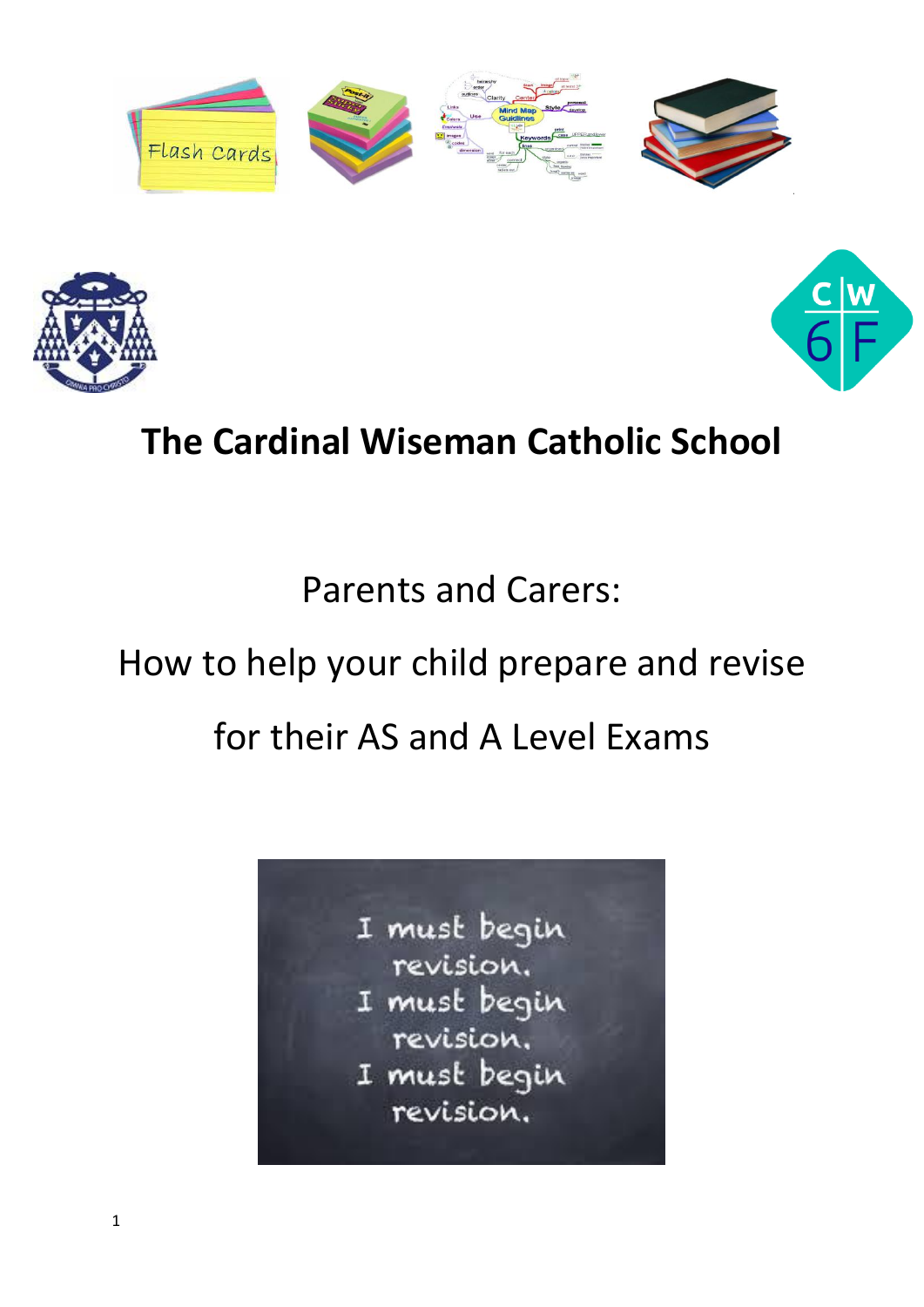

# **Revision Guide for Parents and Carers**

Parental engagement and involvement in your child's learning is extremely important in determining your child's academic success. This doesn't mean that you have to be an expert on each subject or give up your other demanding responsibilities; you just need to support your child with revision, attendance and exam preparation in the build up to Pre-Public Exams (PPEs) and Public Exams.

#### **Why encourage your child to revise?**

- You can help to reduce panic and increase their confidence levels
- You can encourage them to remain focussed and work more effectively
- You can help them identify strengths and problem areas
- You can help them manage their time more effectively

Your support, encouragement and interest can make a spectacular difference to your child's motivation and ability to cope with the academic and organisational demands of the exam period.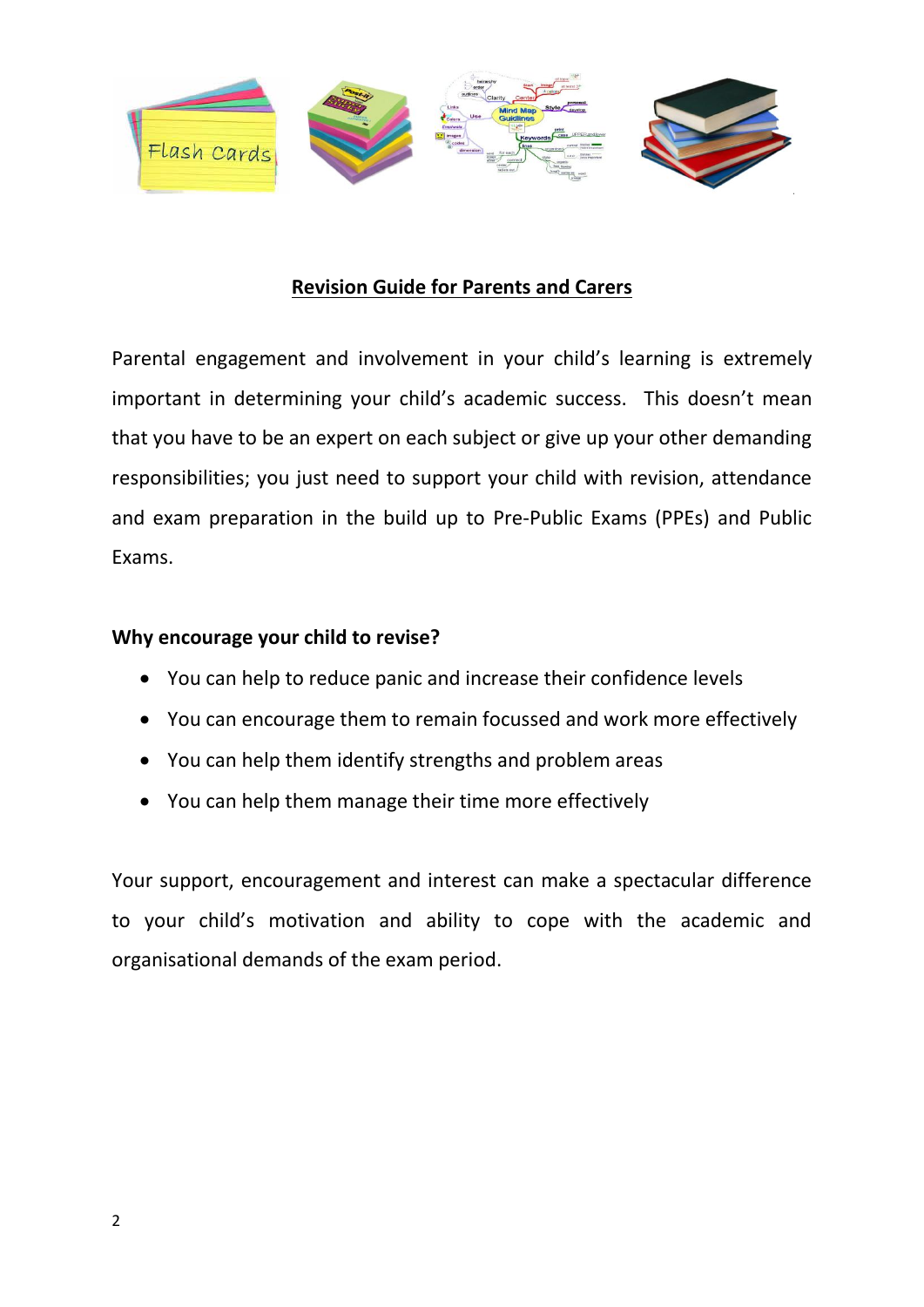

# **What is Revision?**

It means actively looking back over your work on an on-going basis to:

- To reinforce your learning so it stays remembered
- To remind you of things you might have forgotten
- To show what you don't know
- To check that you have understood everything

*It is vital that the students are working and revising methodically and consistently from now until the end of the exams in order to perform at their best. 'Cramming' their revision in the last few days is very ineffective and few students perform well having left their revision to the last minute.*

The students have been given a considerable amount of revision materials for each subject area; some are hard copies, which have been given to the students, and many more are on Frog*. (Including a number of past exam papers.) If you have any problems accessing the materials, please email your child's teacher or Head of Year.*

*[brownm@wiseman.ealing.sch.uk](mailto:brownm@wiseman.ealing.sch.uk) (Head of Year 12) [thomasc@wiseman.ealing.sch.uk](mailto:thomasc@wiseman.ealing.sch.uk) (Head of Year 13)*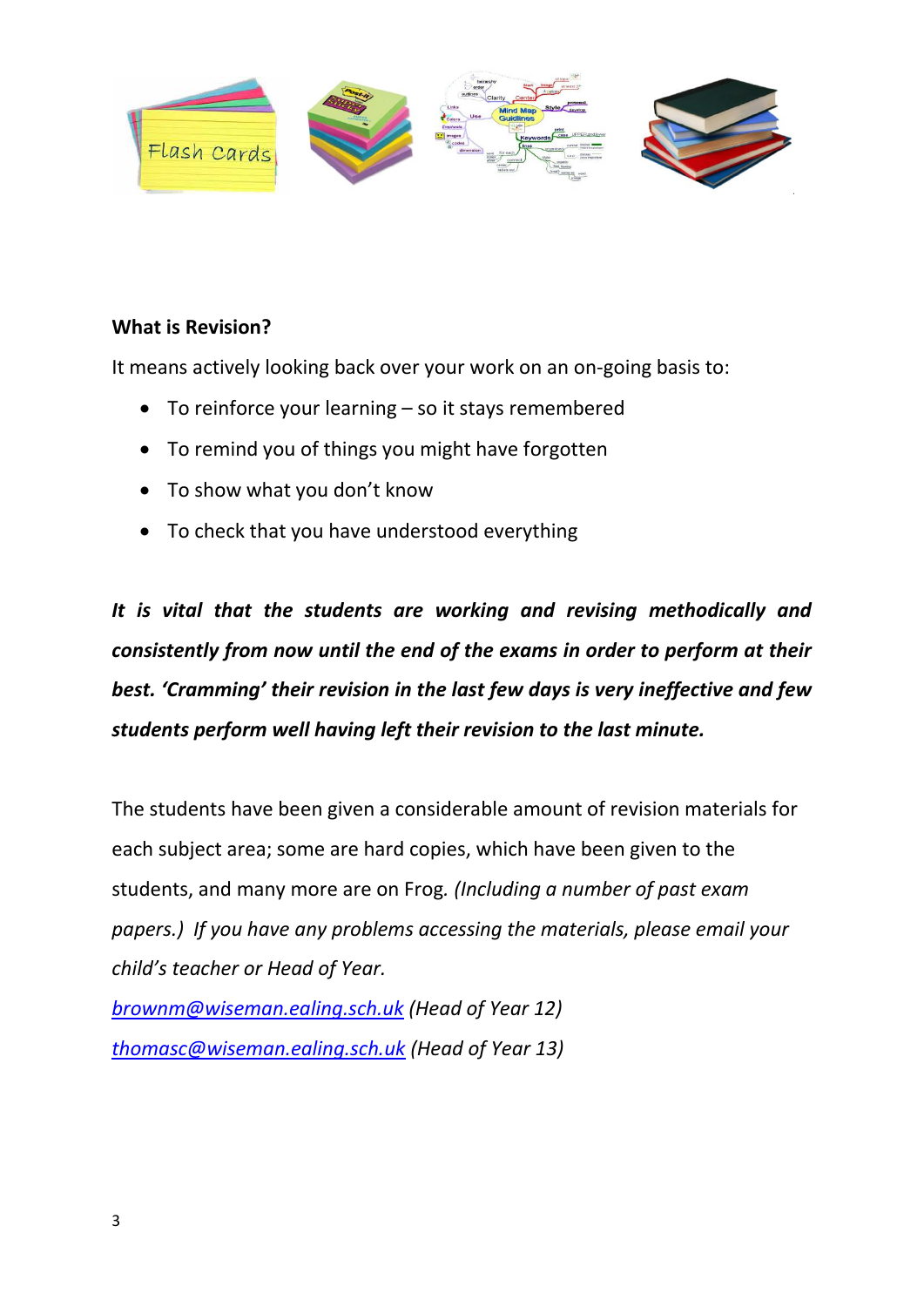

# **REVISION TIMETABLE**

# *Revising for AS Level and A Level can sound too immense and overwhelming.*

#### *Instead, break down the subjects and topics for each week.*

Help your child plan out their revision timetable for the week ahead:

- Break down the subjects and topics for each week; no more than two a day on weekdays
- Help them identify their strengths and weaknesses for each topic for every subject
- The timetable should pay particular focus to the topics in which they feel less confident

|                 | <b>Revise</b> |  | Subject and Specific Topic to | <b>Revise</b> | Subject and Specific Topic to |  |
|-----------------|---------------|--|-------------------------------|---------------|-------------------------------|--|
| <b>Monday</b>   |               |  |                               |               |                               |  |
| <b>Tuesday</b>  |               |  |                               |               |                               |  |
| Wednesday       |               |  |                               |               |                               |  |
| <b>Thursday</b> |               |  |                               |               |                               |  |
| Friday          |               |  |                               |               |                               |  |
| Saturday        |               |  |                               |               |                               |  |
| Sunday          |               |  |                               |               |                               |  |

\*The students have copies of the blank timetable. It is also available on Frog and the website.\*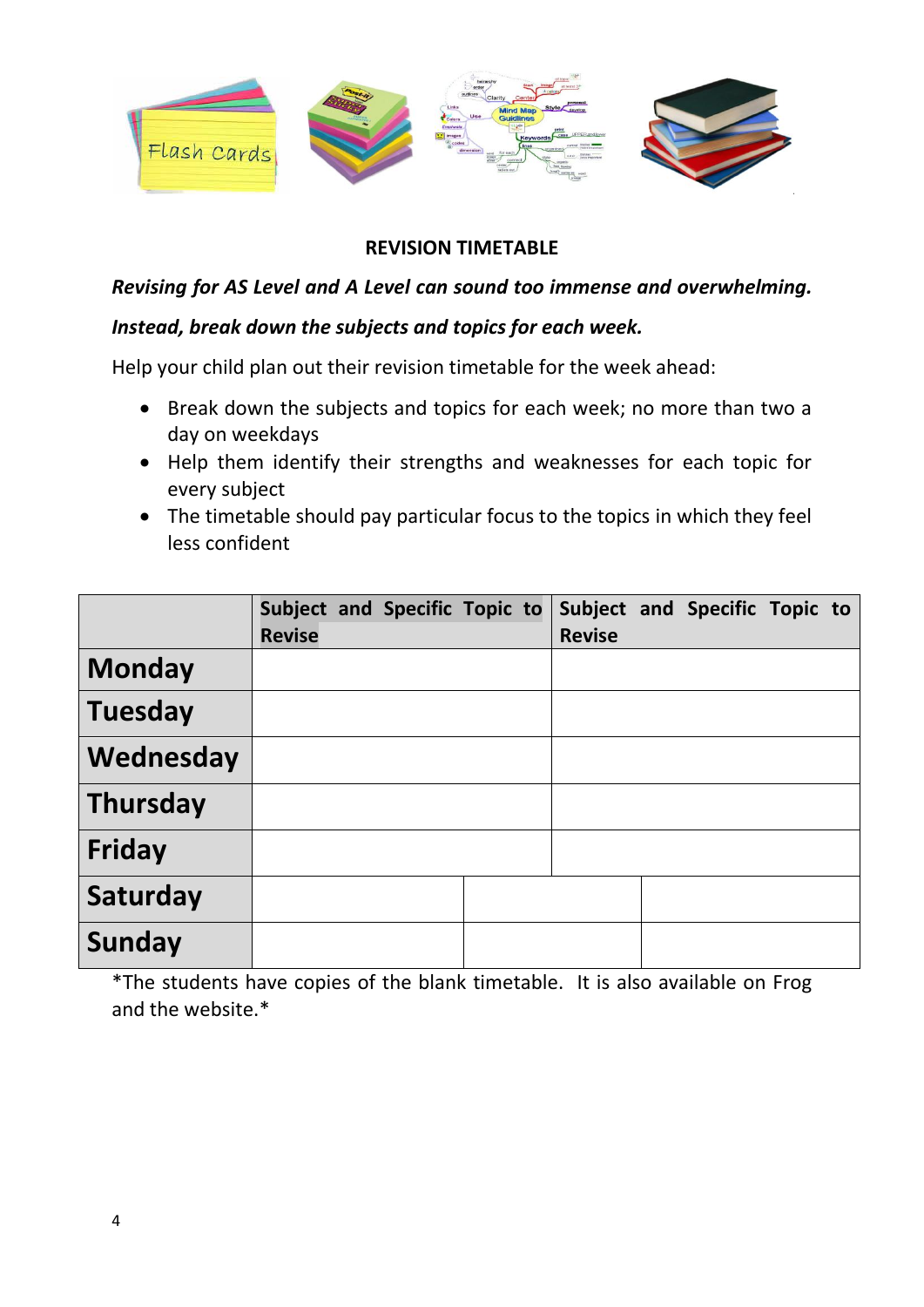

# **Help provide the right resources for your child to revise actively:**

- Post-it notes
- Flash or Study cards
- Pen, ruler, paper, scissors & glue
- Internet access if you have it
- Dictionary
- Highlighter pens
- Coloured pens
- Revision guides, revision CDs and podcasts.



# **The Home environment plays a key role in effective learning and revision:**

- Ensure your child has a quiet place to study/revise
- Ask them to hand over their phone whilst they are working  $-$  whilst revising, they must be absolutely focussed on the task at hand
- Many of our students are used to spending evenings outside the home with their friends or engaging in clubs – these should now be reduced in the run up to the exams
- Work commitments should also be cut back to a minimum to enable your child to focus solely on revision
- Keep talking to your child about how they are feeling and reassure them during periods of stress or anxiety – please let us know at the school if you are struggling with these issues at home
- Offer words of encouragement and motivation

# *\*Plan for 40 minute sessions or an hour at most – any longer and it is likely that nothing more will sink in. Encourage your child to take regular breaks\**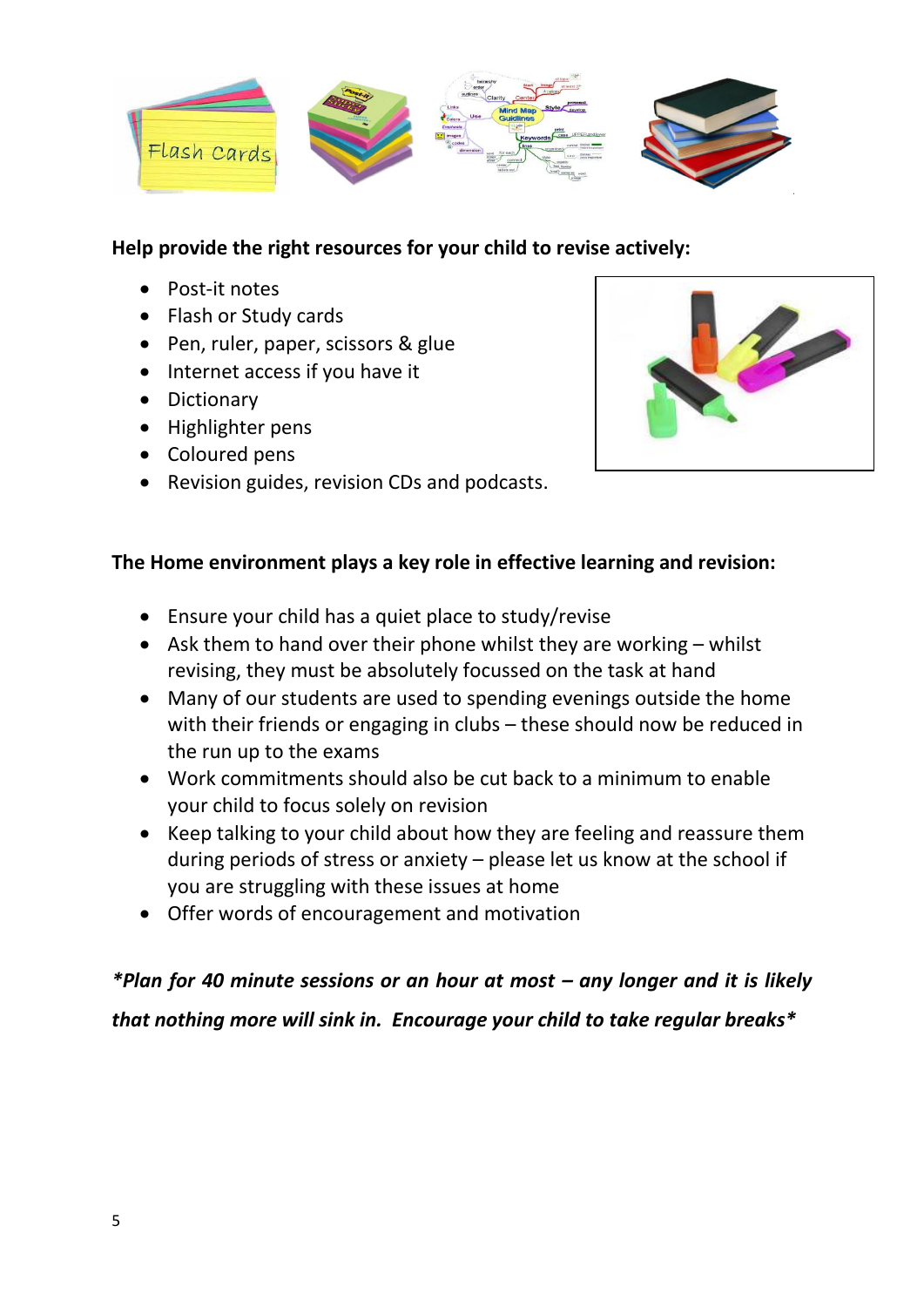

# **You do not need to be a subject expert in order to ask questions and support your child with their revision:**

- Let them be the teacher ask your child to explain a particular topic to you; one of the best ways of learning is having to explain or teach a topic to someone else
- Look through their books and ask questions based on the content you don't need to know the answers!
- Ask your child specific questions, for example, not '*What did you do in French today?*', rather, look at a page in their book/folder and use it to ask questions.
- Ask them if they know what they will be assessed on in the exam
- Encourage your child to use a variety of revision methods and techniques. Discuss their revision methods with them and which ones work best for them

# **Revising with a friend:**

 Many students find this works for them; it has the advantage of being able to ask each other questions and getting immediate answers as well as learning from each other

### **Study Area at school:**

• The students have access to the computers and printer in the supervised Sixth Form study area from 7am until 5pm every day.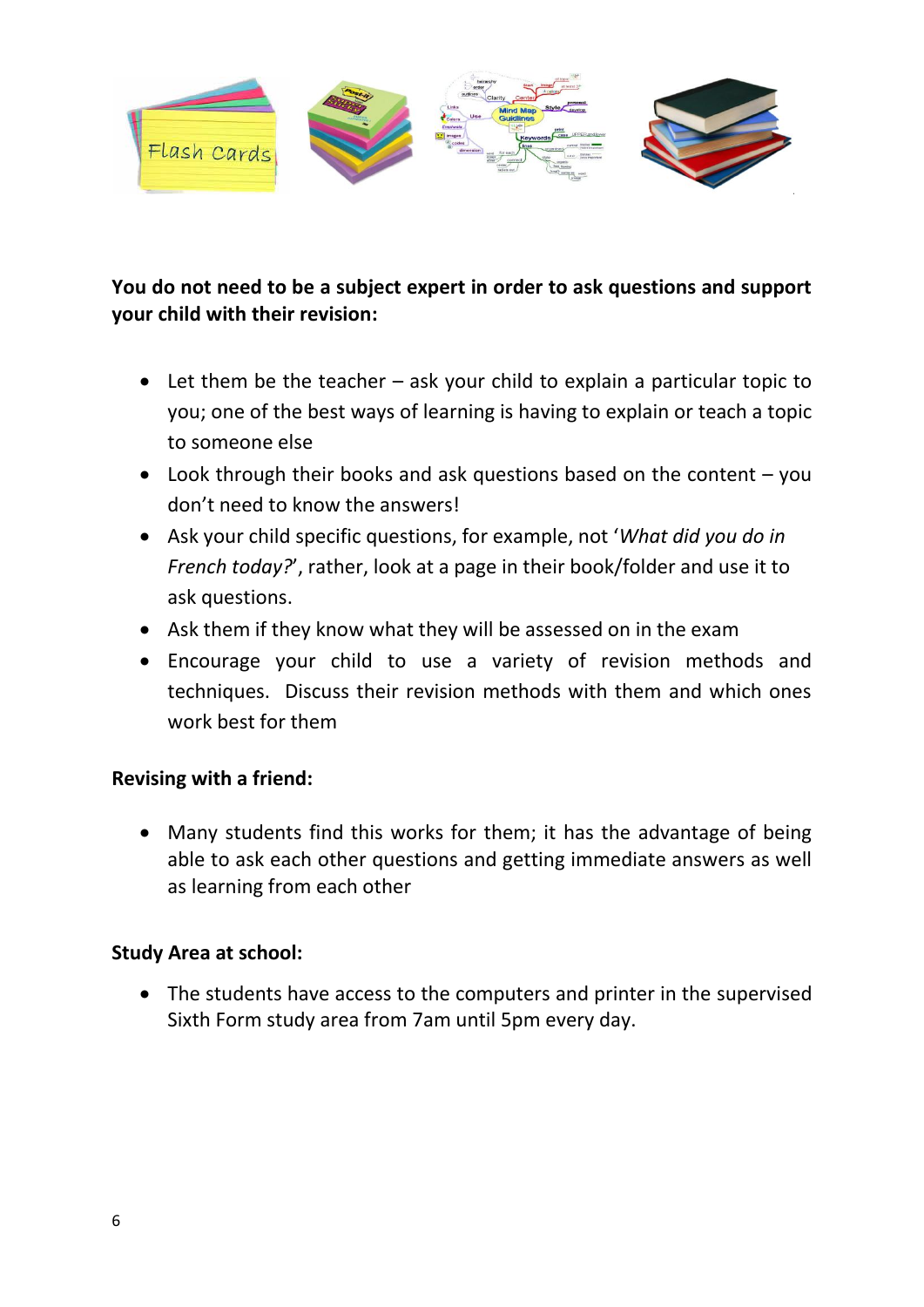

# **REVISION TECHNIQUES FOR DIFFERENT LEARNING STYLES**

# **Visual: (people who learn best visually – colour, pictures, charts, diagrams)**

- Use post its and stick on wall
- Summarise notes onto card
- Highlight or circle important information
- Use a traffic light system to indicate progress in learning and action
- Draw diagrams, pictures, mind maps, collage
- Keywords displayed around the room

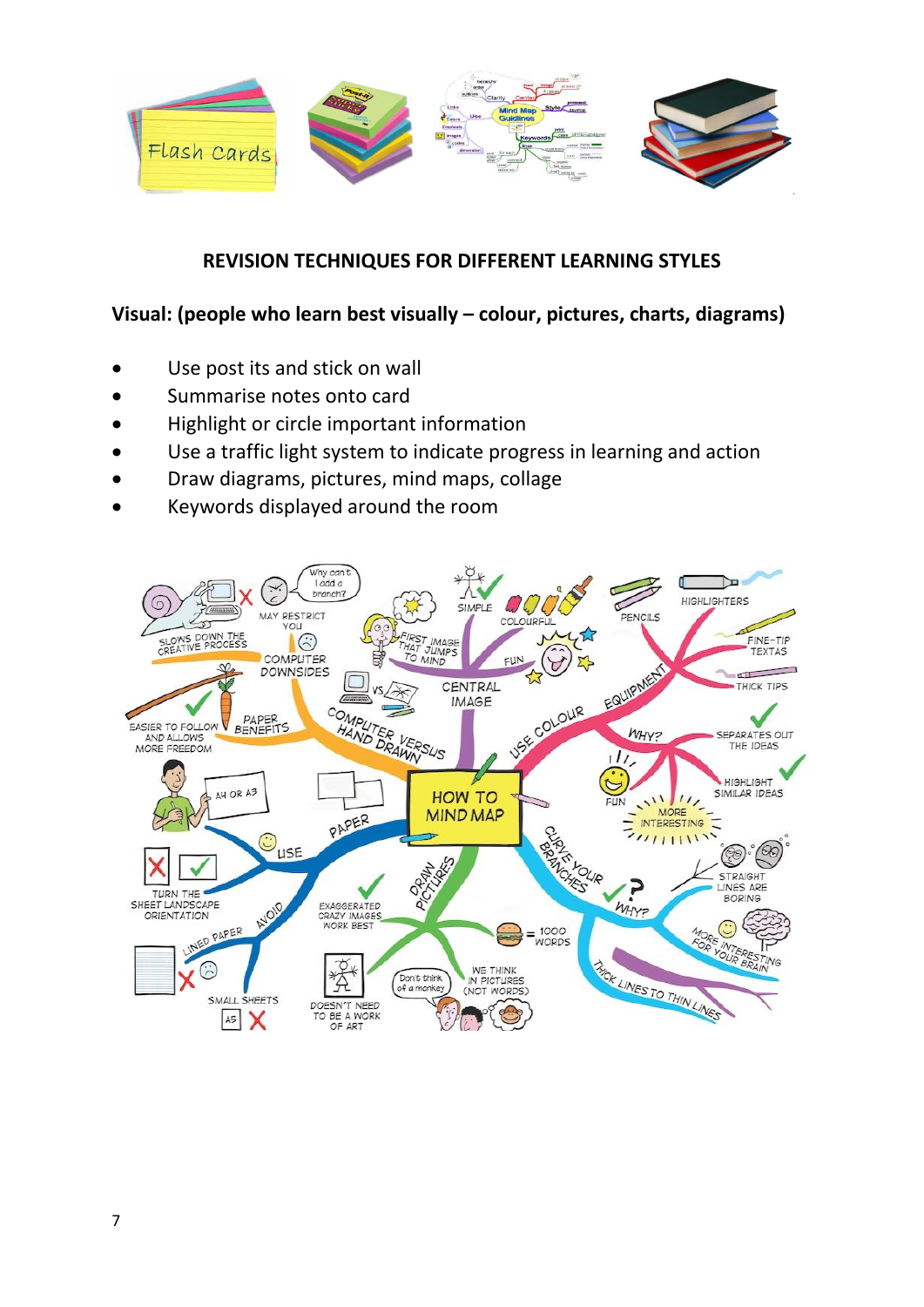![](_page_7_Picture_0.jpeg)

# Auditory: (people who learn best through what they hear  $-$  discussion, tape **recordings)**

- Make up rhymes, mnemonics (an example for music is shown below)
- Test yourself or friends
- Be the teacher teach someone else something you're revising
- Music for energising, relaxing visualising and reviewing.

![](_page_7_Figure_6.jpeg)

**Kinaesthetic: (people who learn best through 'doing' – practical activities, drama),**

- Make your own PowerPoint
- Create your own revision cards
- Act topics out!
- Play a revision game
- Design and build activities
- Gestures or movements to demonstrate a concept

#### **Revision Techniques**

**bbc.co.uk/schools/parents** (advice on helping your child)

**topmarks.co.uk** (a gateway to revision sites for every subject)

**revisioncentre.co.uk** (advice about revision)